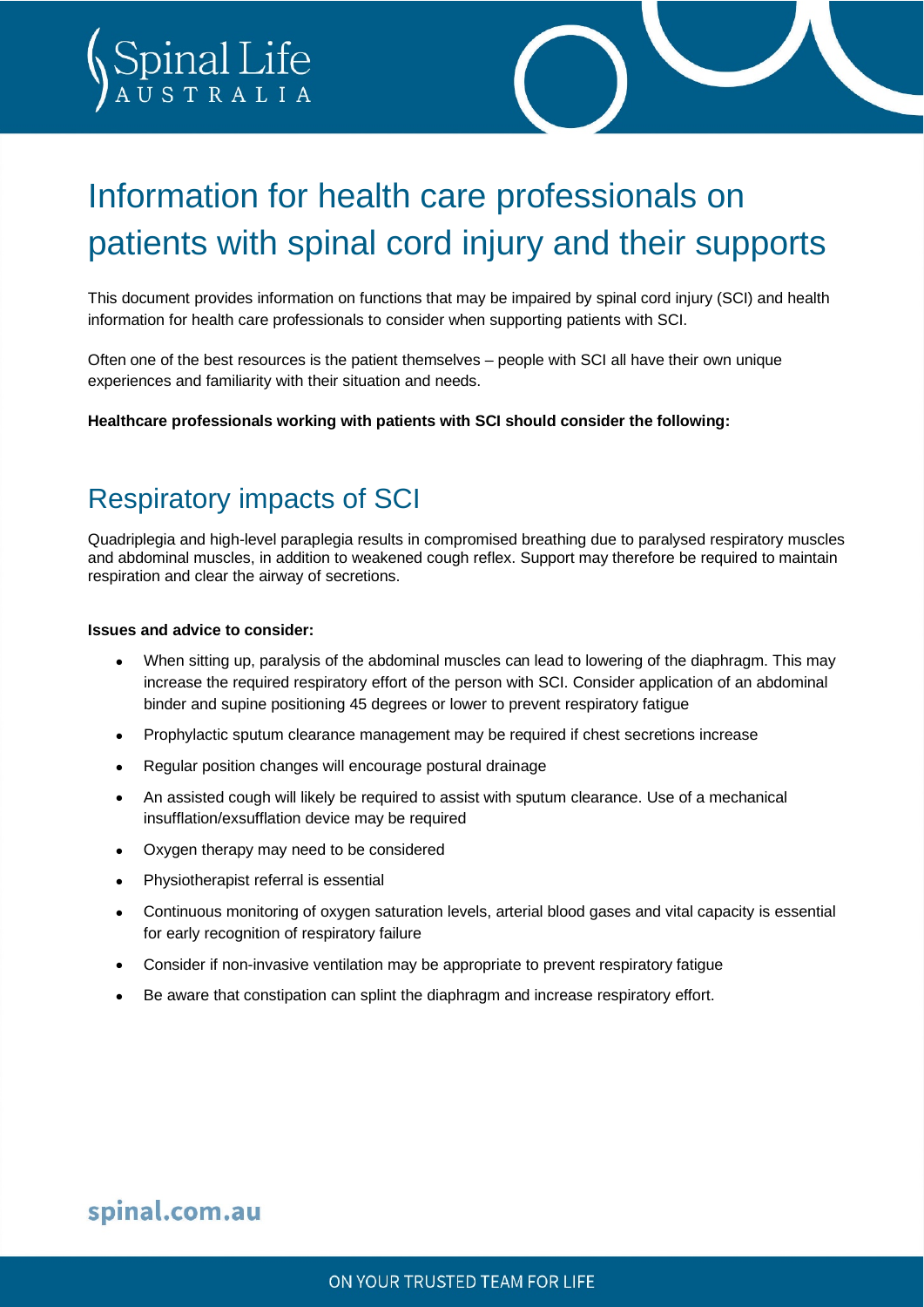## **Thermoregulation**

SCI compromises the ability of the autonomic nervous system to regulate body temperature in the paralysed parts of the body. People with SCI are at high risk of heat exhaustion during fevers if cooling methods are not commenced.

### **Issues and advice to consider:**

- If possible, reduce environmental temperature (e.g use of fans or air conditioning)
- Remove clothing and use modesty sheet only
- Use osculating fan if available
- Encourage cold drinks and offer assistance to patients who have difficulty managing their own liquid intake
- Applying a cold dampened cloth around the back of neck and armpits will assist in regulation
- If appropriate, use paracetamol and ibuprofen to reduce fever
- Monitor temperature closely and cease cooling interventions as soon as temperature returns to normal limits (typically 36.5 – 37.5ºC or 99.7-99.5ºF) to prevent hypothermia.

# Autonomic Dysreflexia

Autonomic Dysreflexia is a life-threatening condition that causes a surge in blood pressure which can lead to seizures, stroke or death. it requires immediate clinical attention.

The common causes are a distended bladder, impacted bowel, compromised skin integrity or any noxious stimulus in the paralysed part of the body.

#### **Issues and advice to consider:**

- Please ensure the bladder can drain effectively
- If indewelling catheter in situ, secure to prevent pulling or kinking
- The cause will need to be identified and removed e.g changing catheter
- Ensure the patient is sitting upright, or has the head of their bed elevated
- Loosen clothes and remove any compression stockings or abdominal binders
- If the cause is not immediately resolved, consider administration of medications.

For more information, visit [health.qld.gov.au/qscis/health/dysreflexia](http://www.health.qld.gov.au/qscis/health/dysreflexia)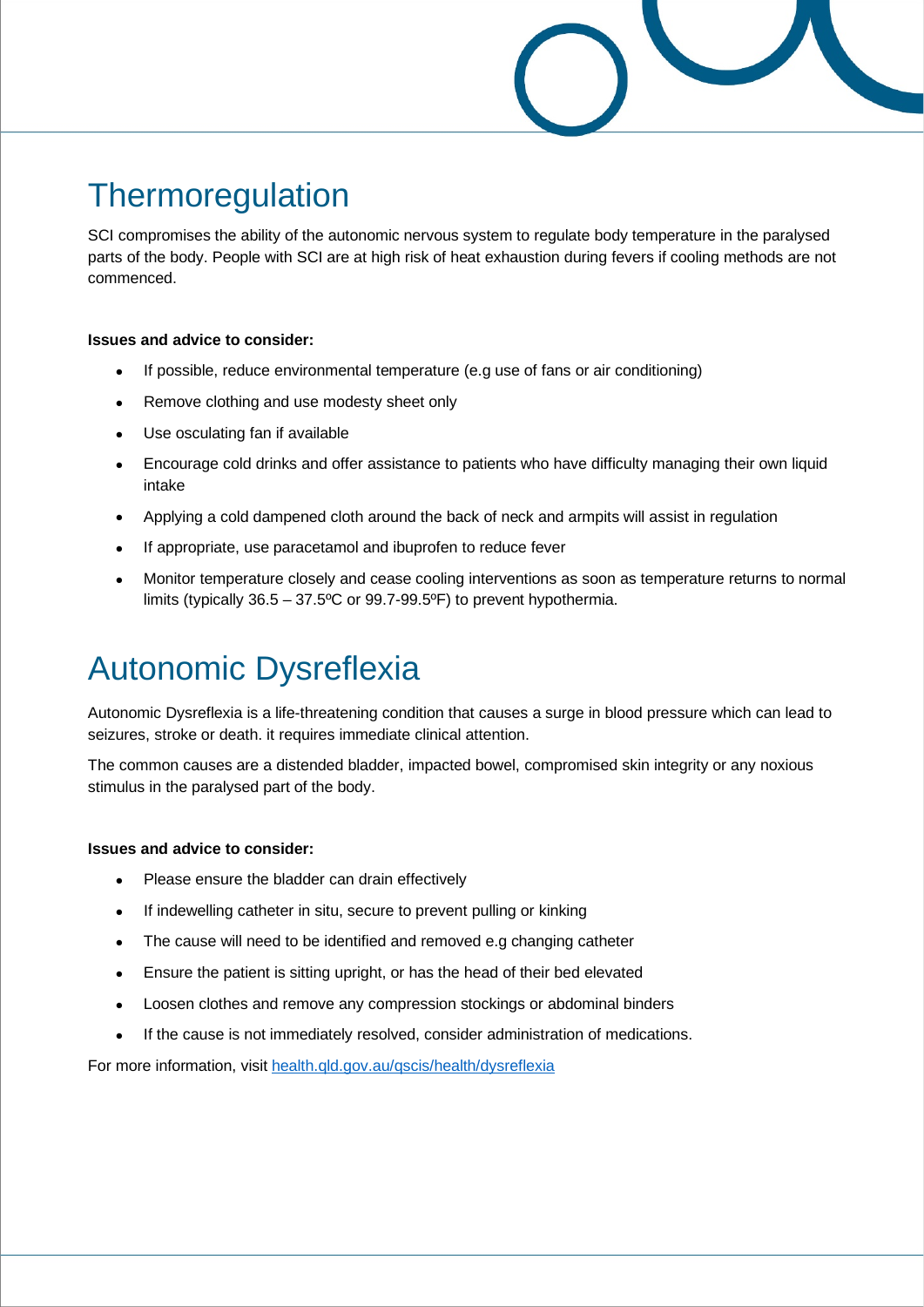

## Preventing skin damage

There is a very high risk of skin breakdown in people with SCI.

#### **Issues and advice to consider:**

- If left on an ambulance trolley, pressure damage will occur. Transfer to an alternating pressure mattress as soon as possible.
- Assist the patient with a position change every two hours
- Place pillows under legs of the patient to ensure the heels and ankles remain completely pressure free.

For more information, visit [health.qld.gov.au/qscis/health/skin-care](https://www.health.qld.gov.au/qscis/health/skin-care)

## Neurogenic bladder and bowel

Neurogenic bladder and bowel are very common conditions for people who have an SCI.

#### **Issues and advice to consider:**

- Due to lack of bladder sensation, close monitoring of urinary output is required to prevent bladder distension which can lead to autonomic dysreflexia or other complications
- If indwelling catheter required, ensure it is adequately secured to prevent pulling or kinking
- An indwelling catheter will require routine changes according to the regular routine of the patient
- Prevention of constipation is essential as this can splint the diaphragm and impair respiration and incontinence, leading to compromised skin integrity and loss of dignity
- Adherence to the amount and timing of usual oral laxatives and rectal interventions is essential
- Bowel care routines may include digital rectal stimulation, the insertion of the finger into rectum and rotation of finger while maintaining contact to the rectal wall to elicit involuntary anal/rectal contractions and reflex bowel emptying. This may also require post-event assistance with hygiene
- Chemical rectal stimulants, such as suppositories or enemas, may be required
- The patient may require assistance to transfer onto toilet or for re-positioning on their side to use an incontinence sheet in bed
- Assistance with personal hygiene may be required to prevent moisture lesions
- Avoid containment pads such as nappies, as these will avoid detection of incontinence episodes and can lead to skin excoriation from faecal matter. Incontinence sheets are a more appropriate solution.

**For more information, visit [health.qld.gov.au/qscis/health/bladder-bowel](https://www.health.qld.gov.au/qscis/health/bladder-bowel)**